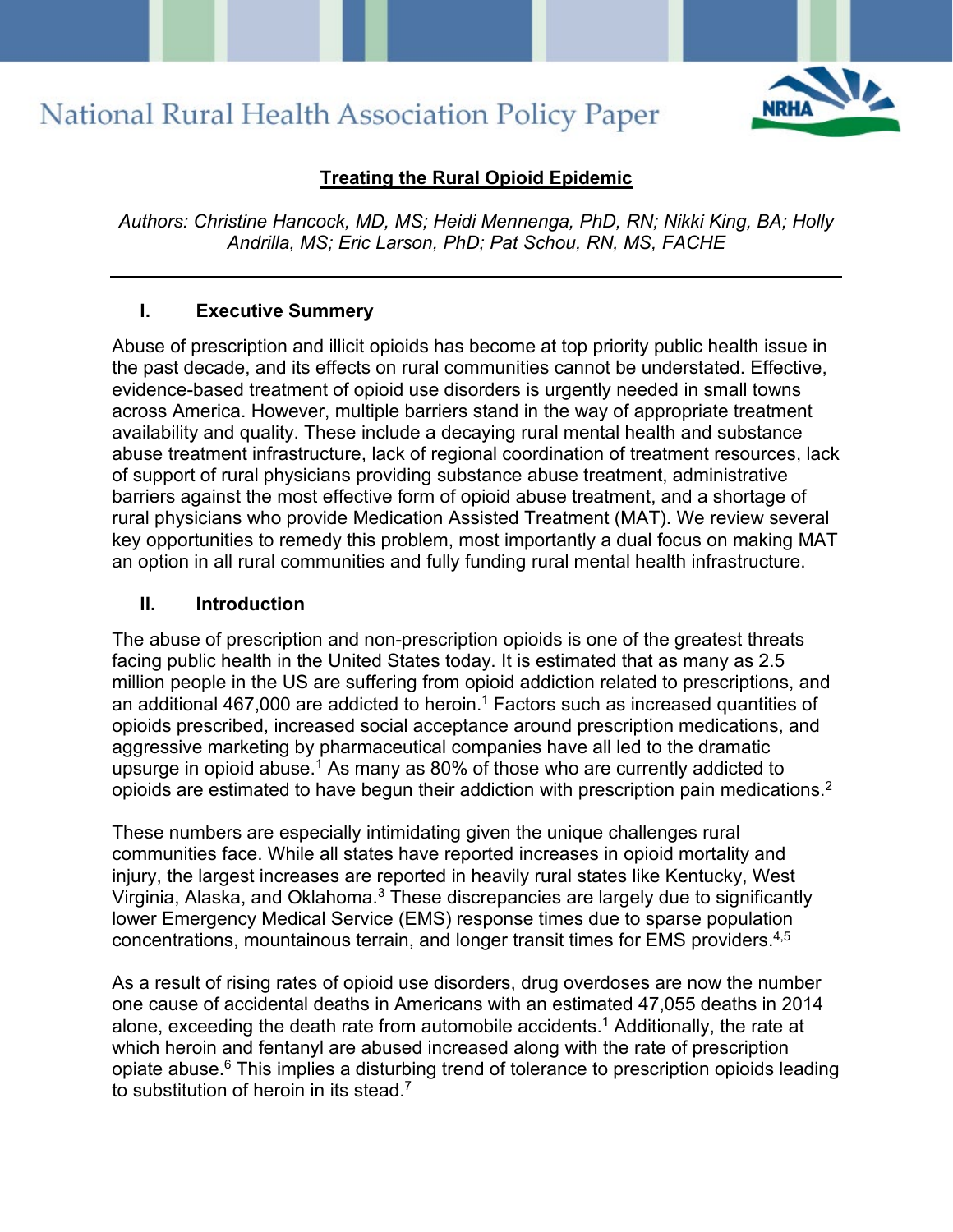

Opiate use disorders, defined by the Diagnostic and Statistical Manual of Mental Disorders, Fifth Edition (DSM-5), as the use of opioid analgesics in ever-increasing doses for the purposes of generating a feeling of euphoria, have been successfully treated using a variety of methods.<sup>8</sup> Abstinence, supported by Cognitive Behavioral Therapy (CBT) and Medication Assisted Treatment (MAT) are the most common forms of treatment for substance use disorder; however, MAT has been shown to have greater success rates.<sup>6,9</sup> There are three predominate forms of Medication Assisted Treatment (MAT) that have proven effective in combating opioid use disorder. Methadone, buprenorphine, and naltrexone have all shown to be effective in the treatment of substance use. When prescribed and monitored properly, MAT has been shown to reduce illicit drug use and reduce the rate of accidental overdose. However, while as many as 2.5 million people are suffering from substance use disorder, less than 40% have access to MAT  $<sup>1</sup>$ </sup>

There are many barriers to increasing access to MAT. Many substance use treatment providers view utilizing MAT as switching from one form of addiction to another and, therefore, may favor abstinence models. One study showed that MAT was being systemically under-prescribed across the board due to a lack of confidence in the form of treatment. <sup>6</sup> As a result, many individuals relapsed due to inadequate dosage, further reinforcing the prescriber's belief in the ineffectiveness of the treatment. Additionally, many insurance policies dictate limits on dosage, lifetime quotas, and "fail first" policies requiring abstinence treatment to be attempted first.<sup>1</sup>

Since the 1970s, MAT treatments have mostly been limited to those physicians who receive a special waiver to distribute the medication. <sup>6</sup> Because of these restrictions, many physicians have been unable to offer MAT. For the few who do provide MAT services, they tend to be clustered around urban centers and, therefore, inaccessible to those living in rural areas, as do mental health and substance abuse treatment resources in general.<sup>10,11</sup> Developing universal access to MAT in rural areas and fully funding rural health infrastructure will allow more affected patients to seek out treatment and help slow the epidemic of overdose deaths.

#### **III. Data on Need for Treatment**

Treatment of opioid use disorders is necessary to return dependent patients to normal functioning and quality of life, and to avoid the many major complications of opioid dependence including trauma, suicide, HIV and Hepatitis C infection and early death. Mortality in these patients is increased by a factor of twenty.<sup>8</sup> Furthermore, increasing access to treatment has been shown to decrease rates of overdose deaths, infectious disease transmission rates, and engagement in criminal activity, and to improve retention in treatment and social functioning.<sup>12,13</sup>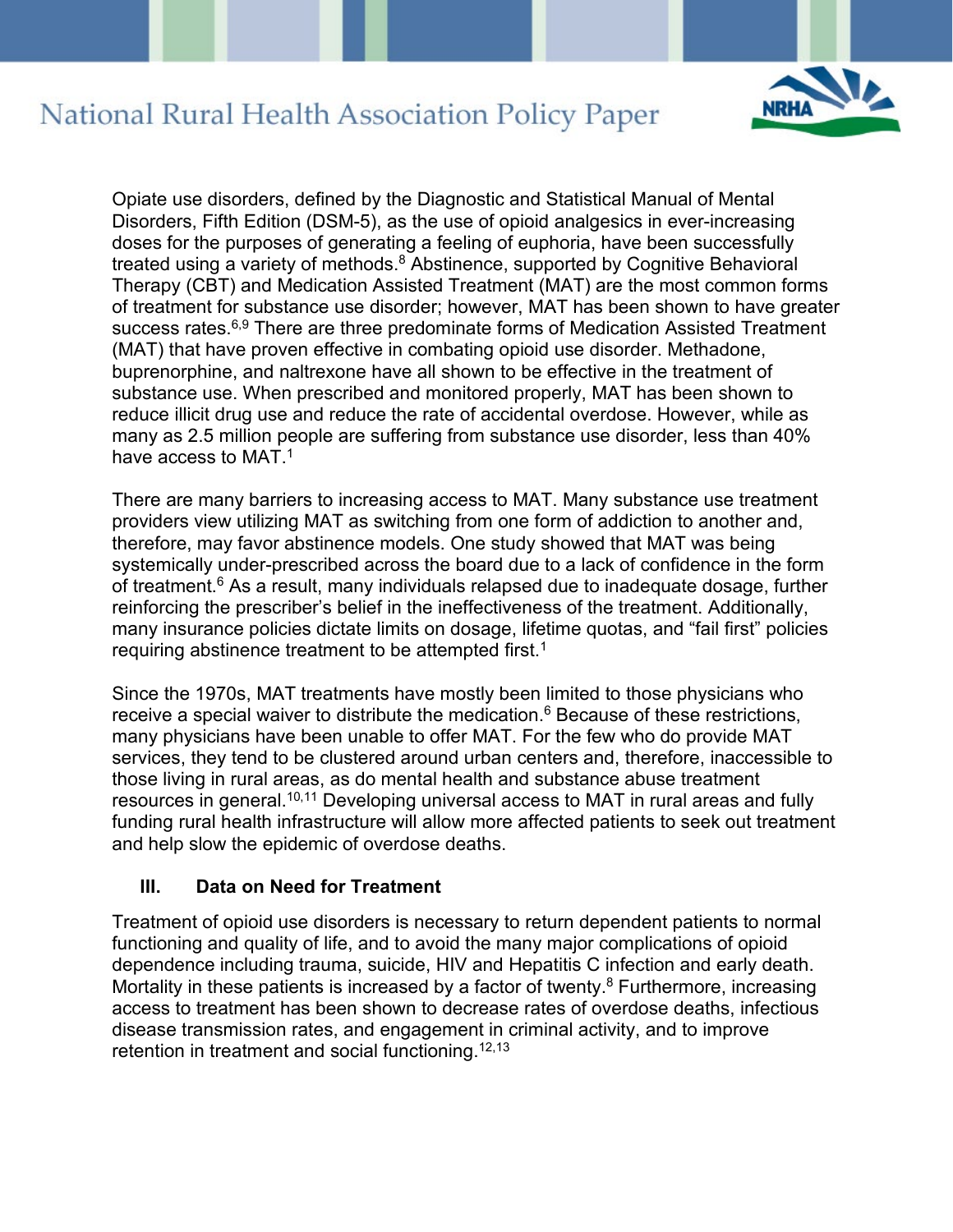

However, while treatment is clearly needed and effective, there are many barriers to its provision. Education about treatment of pain and addiction is very limited in US medical schools, occupying 0.3% of the formal curriculum on average, and leaving graduates underprepared and lacking in confidence when treating patients with these issues.<sup>14,15</sup> In addition, physicians must obtain a waiver under the Drug Addiction Treatment Act (DATA) in order to prescribe the most common medication used for outpatient treatment, buprenorphine, but only 2.2 % of practicing US physicians are approved to use it.16 Of these physicians, 90% practice in urban counties, leaving 53% of rural counties without any prescribing physician and 30 million 3 people living in counties where treatment is unavailable.<sup>10,17</sup> Rural providers who are able to prescribe buprenorphine report a demand far beyond their capacity18 and that they lack the resources to adequately support themselves and patients in treatment.19 Additionally, wait times for treatment are prolonged, particularly in rural areas.<sup>20,21</sup>

As a result, eighty percent of people addicted to opioids do not receive treatment, and those who do are severely limited by the types of treatment available.<sup>22</sup> In 2004, only 25% of people received opioid treatment in physician's offices, many receiving buprenorphine; this number increased to a modest 35% in 2013.23 In the US, 91.9% of the substance use treatment facilities are located in urban areas.<sup>11</sup> Rural areas are also faced with fewer resources regarding inpatient and day treatment.<sup>18</sup>

Other barriers exist for rural individuals seeking opioid treatment, often at a disproportionate rate compared to their urban counterparts, including transportation issues (e.g. lack of public transportation, longer travel distances), health workforce shortages, and stigma associated with mental health and substance abuse conditions.<sup>18</sup> Additionally, many state Medicaid programs create further barriers. While Medicaid typically covers addiction treatments, the program has not been updated to reflect current practice, including the coverage of MAT. While buprenorphine has the widest coverage among state Medicaid programs, it is also "increasingly subject to highly specific and complex Medicaid limitations and requirements that have been adopted in many states."24 Individuals with private insurance may also be faced with a lack of or no coverage provided for MAT, resulting in excessive out-of-pocket costs.24

The use of MAT may actually result in cost savings for insurance programs and government programs such as Medicaid because of longer periods of abstinence. One study of individuals covered by Medicaid found a cost savings of 30% in the first year after treatment.18 Similarly, Mohlman et al. found that general health care costs related to inpatient and emergency room visits by Medicaid beneficiaries were reduced with the use of MAT.25 Additionally, the use of MAT may result in cost savings for the criminal justice system. It is estimated that for every \$1 spent on medication-assisted treatment, \$2 to \$6 is saved, partly due to decreases in criminal behavior and re-incarceration.<sup>22</sup>

There is an additional need for the mental health infrastructure to support MAT for clients who are also suffering from concurrent mental illness (e.g. bipolar disorder,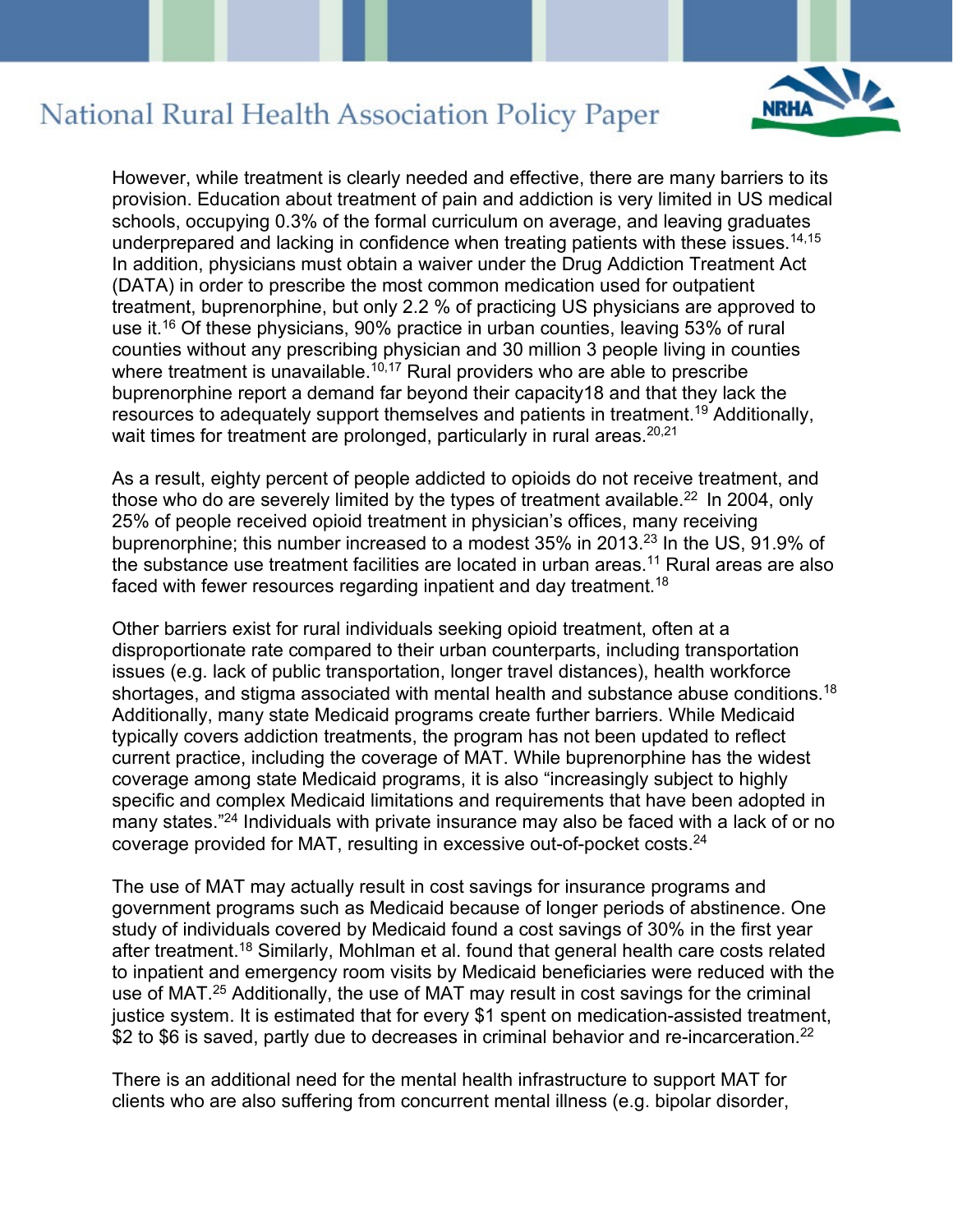

anxiety, depression, schizophrenia). These patients offer additional challenges and more complex treatment needs for the provider. Unfortunately, the problem of opioid addiction coupled with a concurrent mental illness disproportionally affects rural populations due to the additional lack of mental health providers.<sup>17</sup>

#### **IV. Data on Treatment Availability**

Rural populations have long had poorer access to mental health services than their urban counterparts and patients living in rural areas face specific challenges accessing treatment for opioid use disorders. Rural-urban disparities in the supply of behavioral health providers include psychiatrists, clinical psychologists, psychiatric nurse practitioners, social workers, and 4 counselors. Thirteen percent of rural counties have no behavioral health providers and, in the counties where there are providers, the provider to population ratio is much lower than in urban counties. Nationally, 65% of rural counties do not have a practicing psychiatrist, 47% lack a psychologist, and 81% lack a psychiatric nurse practitioner. More than a quarter (27%) of rural counties do not have a social worker, and 18% lack a behavioral health counselor. As rurality increases, the percentage of counties with a psychiatrist or a psychologist diminishes. Among more remote rural counties, 80% lack a psychiatrist, 61% lack a psychologist, and 91% lack a psychiatric nurse practitioner. Thirty-five percent of non-urban counties do not have a social worker and 24% lack a behavioral health counselor.<sup>11,18,26</sup>

As discussed above, MAT for opioid use disorder has been shown to be effective. However, the lack of availability of providers with a Drug Enforcement Agency (DEA) waiver to prescribe buprenorphine in rural areas provides a barrier to buprenorphine treatment for rural populations. Between July 2012 and April 2016, the percentage of all US counties with at least one physician with a waiver increased from 46.6% to 54.5%. However, in 2016, less than half of all rural counties (38.7%) and less than a quarter (22.9%) of the most remote rural counties had a waivered physician. Additionally, in 41.3% of the rural counties where there was a waivered provider, there was a single waivered provider, making the county vulnerable to losing the service.<sup>27</sup>

#### **V. Data on Treatment Options and Success Rates**

Though there are a variety of approaches to treating opioid use disorders, these approaches are not equally effective. Given disproportionately limited resources for substance use and mental health treatment in rural areas, they should be prioritized based on cost, success rates and other factors. The three most common approaches to opioid use disorders are Opioid Treatment Programs (OTPs), Office Based Opiate Treatment Programs (OBOTs), and abstinence-based models. Harm reduction approaches are also used but these are less common and will not be reviewed in detail here.<sup>28</sup>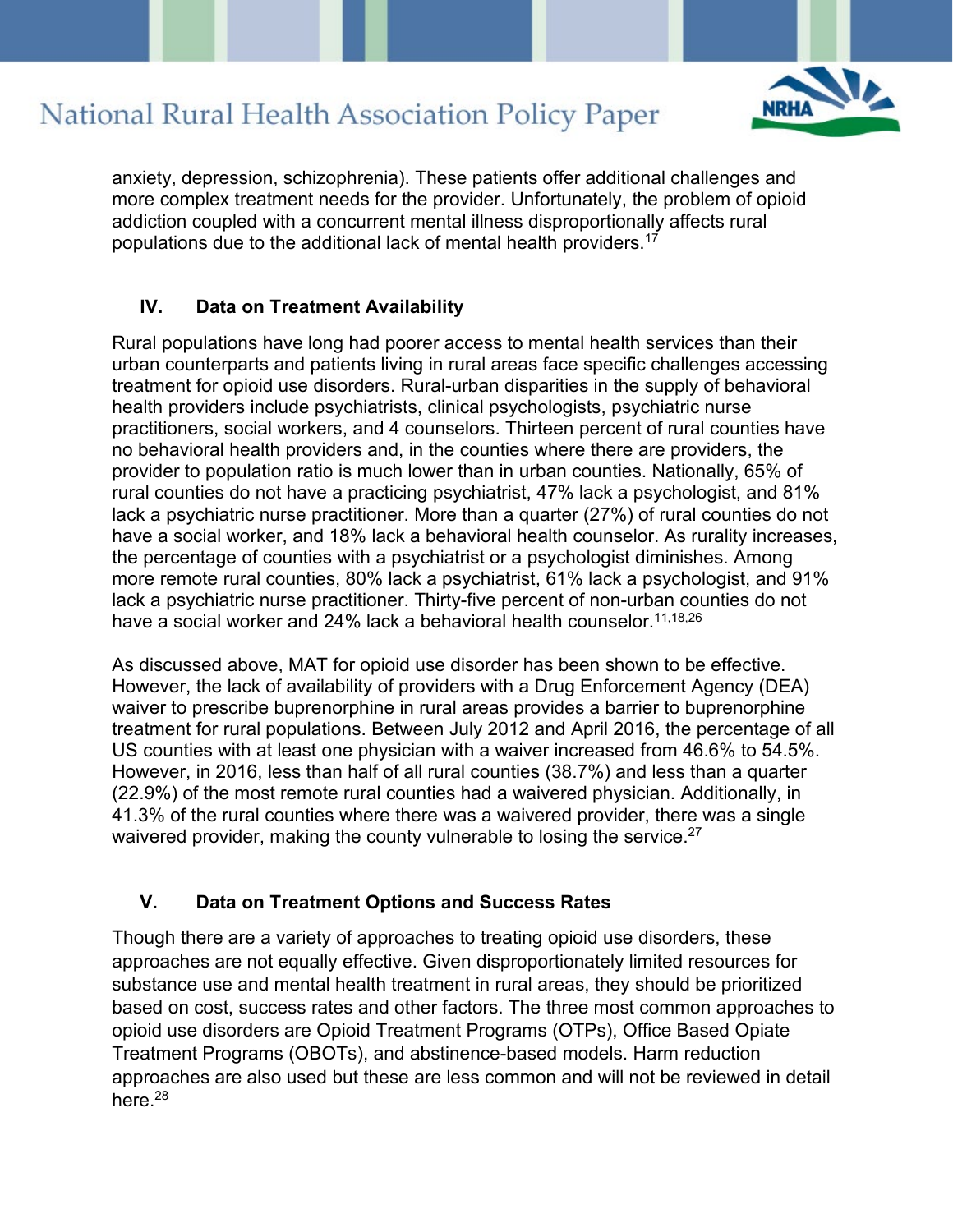

In contrast to abstinence-only approaches such as Narcotics Anonymous or some inpatient models, OTPs and OBOTs replace illicit opioids with safer, long-acting oral opioids (buprenorphine and methadone), thereby decreasing cravings, lowering the risk of relapse, and decreasing risks of incarceration, personal and family disruption, and early death.<sup>8</sup>

Because of their licensing, the first model, the OTP, requires daily visits by patients to the program facility, which is a significant burden for most patients, especially rural residents who are frequently required to drive extended distances every day to receive their needed medication and shoulder the burden of these transportation costs.<sup>29</sup> In addition, wait lists for OTPs are generally significant (up to two years in several cases) and patients on those lists are at high risk for mortality until they are able to enter treatment.30 Finally, many rural residents enrolled in OTPs report that the transportation requirements are so extensive that they ostensibly prevent them from working.<sup>31</sup> This is the only setting in which methadone can be legally prescribed for treatment of opioid dependence; it cannot be prescribed in office-based settings.<sup>5</sup>

In contrast, OBOTs are often a more practical option for lower risk patients and those who have been previously stabilized in OTPs. This is also the most common model for less populated areas.32 OBOTs do not require daily visits or a specialized prescriber and are far more accessible to rural populations. A waivered physician in a variety of clinic settings including primary care typically prescribes weeks to months of buprenorphine at an outpatient office visit. The medication is then retrieved by the patient from his or her pharmacy. Enrolled patients are strongly encouraged but not typically required to seek counseling or other mental health treatment as studies are mixed about whether non-pharmacological treatment improves retention and long-term abstinence from opioids.33,34

Based on recent systematic reviews, buprenorphine and methadone are clearly superior to placebo for treatment of opiate use disorders, both in terms of immediate retention in treatment as well as long term abstinence and mortality reduction.35 At moderate and high doses, which are the most common doses currently prescribed, buprenorphine appears to be equivalent to methadone in retaining patients in treatment, but has a better safety profile and fewer barriers for patients in terms of requirements to take a daily dose of methadone at a treatment facility. 9,36,37 Buprenorphine is also coming to be preferred to methadone for treatment of pregnant women because of its lower rates of neonatal abstinence syndrome in exposed neonates.<sup>9</sup> In addition, while the cost of the buprenorphine medication is 10-60% higher than methadone, this does not take into account administrative costs of running stand-alone OTPs, or the transportation and other costs for the patient. Both medications do have measurable rates of diversion, though they are lower in the US than in other countries and the evidence to date shows that despite diversion and misuse, treatment expansion of MAT results in a net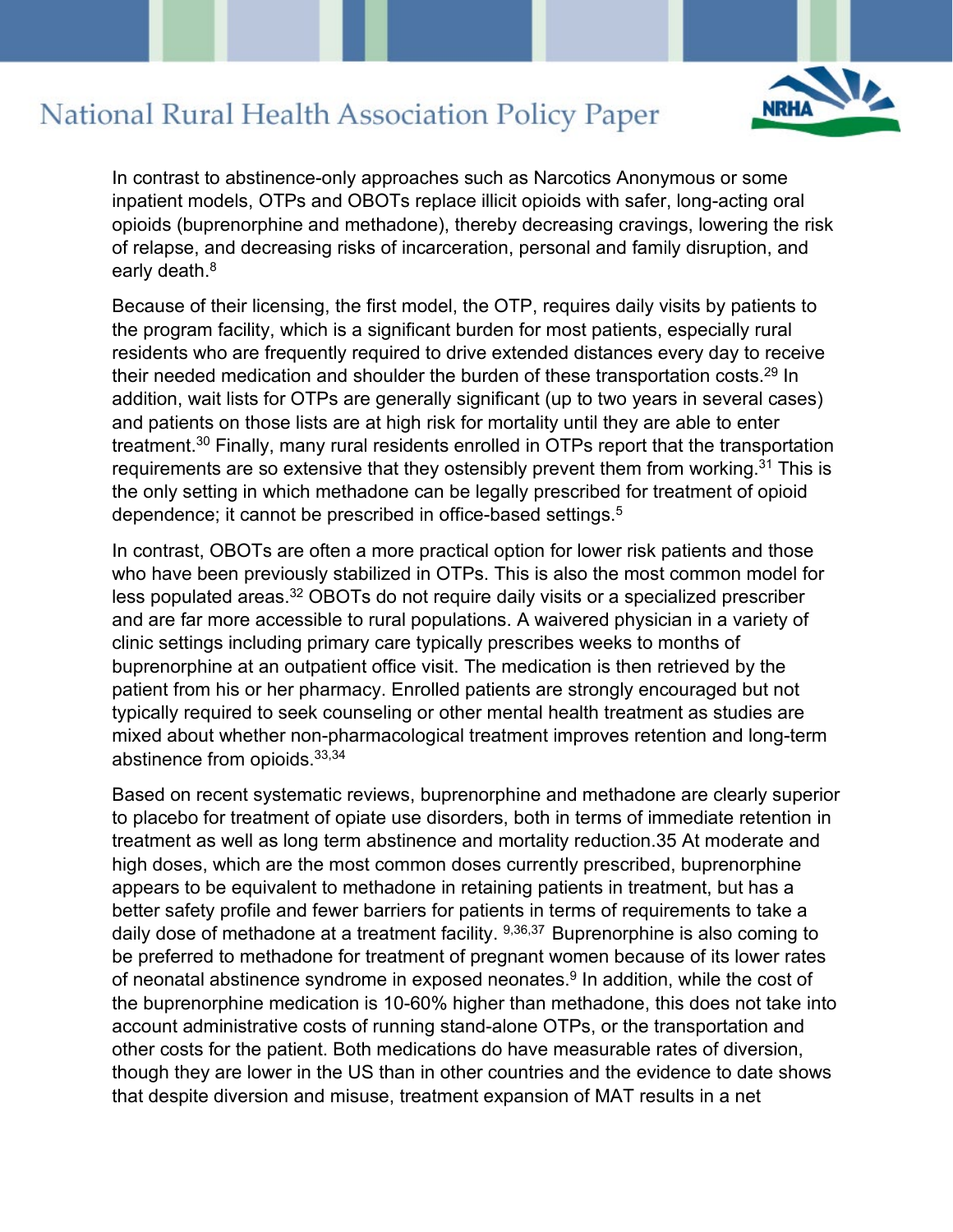

decrease in overdose deaths in the populations in which it has been studied.38, 39, 40

| acie il companioni or freamment opitom for opiate coe bilos<br><b>Treatment Type</b> | <b>Retention in</b><br>treatment<br>(first 12)<br>months) | Cost of<br>Treatment <sup>41</sup> | <b>Safety Profile</b>                                                                                                                                                       | Long term<br><b>Abstinence</b><br>Rates | <b>Diversion</b><br>Rates |
|--------------------------------------------------------------------------------------|-----------------------------------------------------------|------------------------------------|-----------------------------------------------------------------------------------------------------------------------------------------------------------------------------|-----------------------------------------|---------------------------|
| <b>Buprenorphine</b>                                                                 | 56-90% <sup>35</sup>                                      | \$430-640/<br>month                | Overdose much less<br>likelv <sup>42</sup>                                                                                                                                  | 61-70%43,44                             | 6-19% 39,45               |
| <b>Methadone</b>                                                                     | 70-80% 46,47                                              | \$391/month                        | Compared to<br>buprenorphine,<br>increased risk of<br>-Cardiac arrhythmias<br>(QT prolongation)<br>-Respiratory depression<br>-Neonatal abstinence<br>syndrome<br>-Overdose | 60-90%                                  | 18% 38                    |
| Abstinence-<br>based treatment                                                       | 20%48,49                                                  | Variable                           | Compared to MAT,<br>increased mortality<br>$(overdose)^{12,50}$                                                                                                             | $8.6 - 50\%^{43}$                       | N/A                       |

Table 1: Comparison of Treatment Options for Opiate Use Disorder

The most successful treatment programs nationally often combine OTPs and OBOTs in a "Huband Spoke" model which incorporates in-person and telemedicine support of community prescribers in OBOTs, consultation, referral services, and case management.<sup>51,52</sup> Frequently 6 described models include the state of Vermont 53,54 and the Eastern Band of Cherokee.<sup>52</sup> Project ECHO has been a template for support and education of community providers specifically. <sup>55</sup> These models address some of the barriers to primary care physicians prescribing buprenorphine, including lack of mental health and psychosocial support, lack of specialty backup, and lack of physician confidence with prescribing.<sup>56</sup> They also frequently include training in addiction and pain management to help train and support new prescribers.<sup>57</sup> While creating the infrastructure for substance use treatment is paramount, awareness of opioid use disorders/available treatment options and community support of vulnerable individuals also remains a major challenge. Successful programs including those listed above also typically include funding for public awareness campaigns, coalitions, and social supports for patients in treatment and their families.<sup>18</sup> Finally, developing community strategies to address the opioid epidemic and supporting community collaborations and partnerships remain paramount to any efforts to treat and prevent addiction going forward.

#### **VI. Policy Recommendations**

Given the challenges discussed above, the National Rural Health Association supports the following policies in order to address and reverse the current nationwide opioid epidemic that has hit hardest in vulnerable rural communities.

1. Make MAT (buprenorphine or methadone) an option in all rural communities by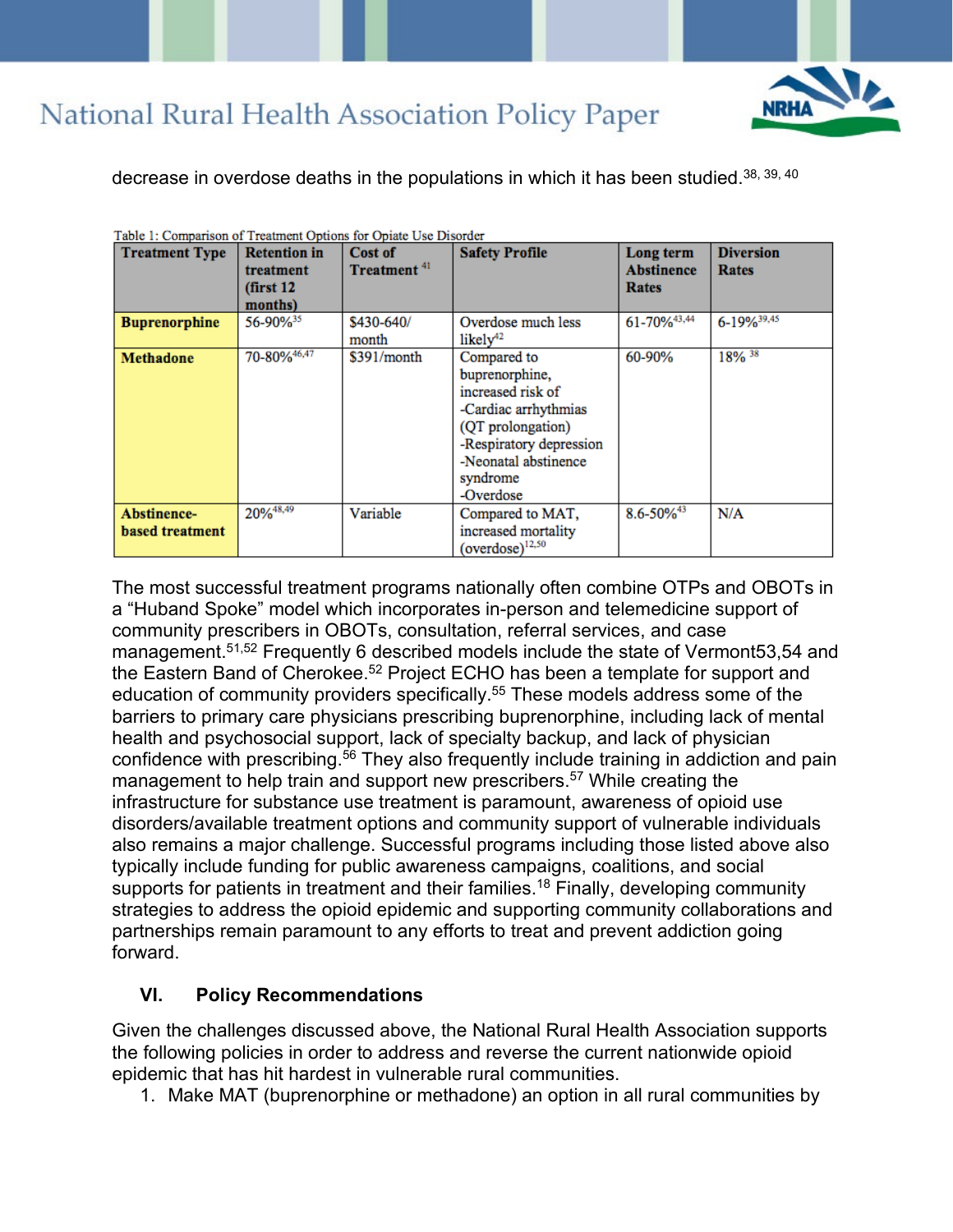

removing barriers to treatment.

- a. Eliminate Medicaid and Medicare caps on length of treatment, lifetime limits and prior authorization requirements for buprenorphine.
- b. Continue to allow Nurse Practitioners and Physician Assistants to prescribe buprenorphine with proper training, support and oversight.
- c. Reduce barriers to methadone treatment services by easing unnecessarily restrictive licensing standards, enhancing payment for methadone services by state Medicaid programs and Medicare, and educating community members to reduce opposition to methadone programs.
- d. Strongly encourage engagement in mental health services concurrent with MAT and develop a variety of treatment models to support recovery, but do not require counseling or mental health treatment as a condition of obtaining treatment, especially because these mental health services are unavailable to many rural Americans.
- e. Provide cost-based reimbursement for buprenorphine services to encourage Hub and Spoke programs to use the safest and most effective medication option for all patients regardless of cost, and reimburse transportation costs through Medicaid/Medicare for those patients who are required to travel extensively for an OTP due to lack of access to OBOT.
- f. Use group visits and other innovative models to deliver care and improve cost effectiveness. Ensure state and federal insurance reimburses for these innovative models.
- g. Assure reservations, tribal populations, etc. are included in these conversations and Indian Health Services (IHS) continues to fund these initiatives. 7
- h. Support efforts to make MAT available to all incarcerated individuals with an opioid use disorder.
- i. Fund coordination efforts with prisons, jails, and other correctional facilities to ensure a smooth transition for recently incarcerated individuals into communitybased treatment settings and prevent relapse, overdose, and acute withdrawal.
- j. Consider elimination of a waiver for buprenorphine for physicians after appropriate review of potential concerns.
- k. Support efforts to require continuing education of all physicians, NPs and PAs prescribing opiates for chronic pain.
- l. Support efforts to minimize diversion of buprenorphine and methadone and their associated harms. m. Integrate substance abuse treatment and recovery services into all rural community health centers/primary care offices in some form.
- 2. Improve the availability of MAT prescribers, chemical dependency professionals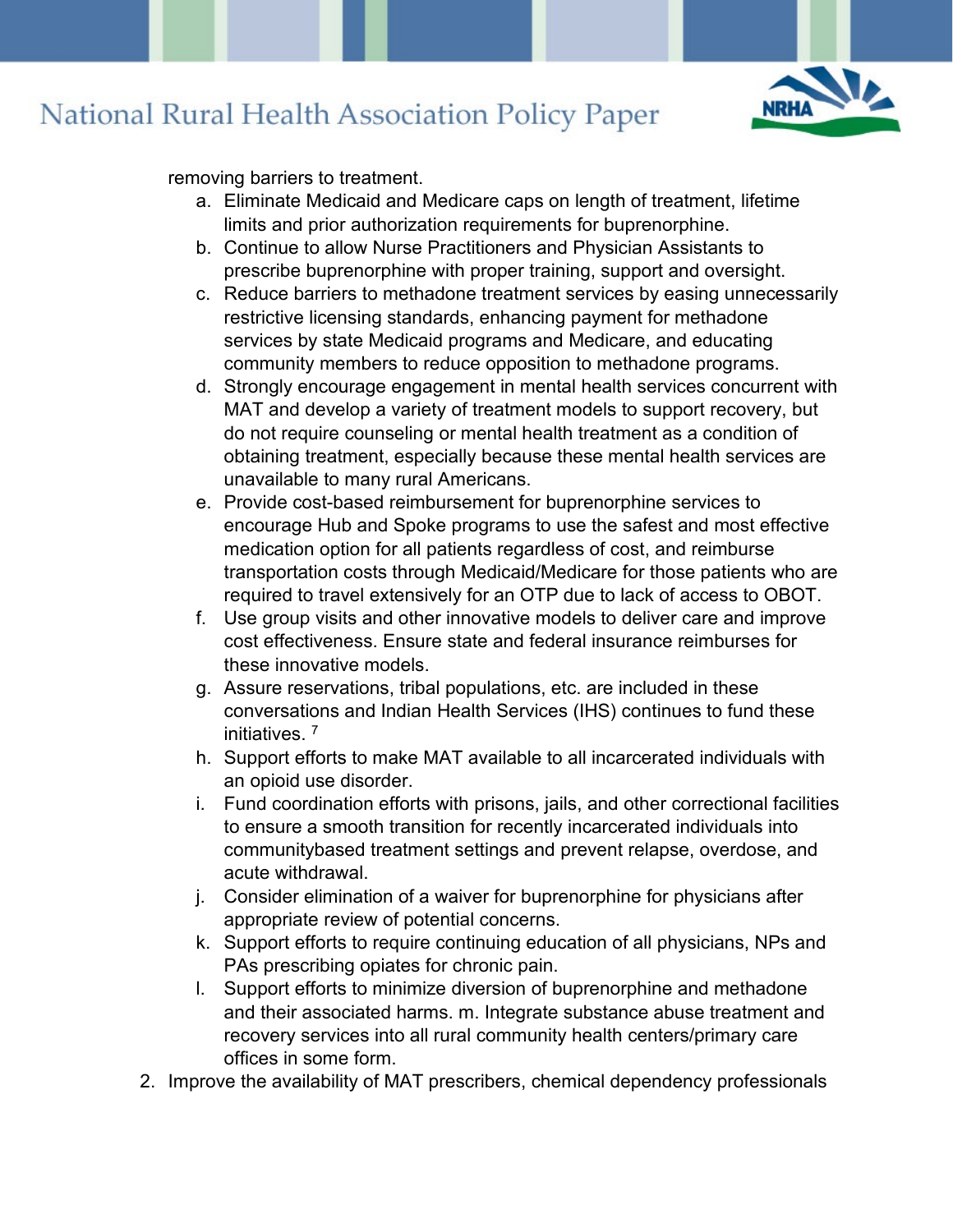

and mental health professionals in rural areas.

- a. Strongly promote pain management, behavioral health and addiction education in all US allopathic and osteopathic medical schools through accreditation requirements, faculty development, curriculum modules, protected curricular time, and other avenues.
- b. Extend eligibility for National Health Services Corps loan repayment and other programs to licensed/certified substance use professionals.
- c. Support the pipeline of rural students interested in pursuing careers as behavioral health and substance use professionals through AHECS and other mechanisms.
- d. Support rural physicians who prescribe buprenorphine through regional or statebased Hub and Spoke models that include referral services and specialty consultation.
- e. Provide direct funding for Hub and Spoke programs at the state or regional level, such as what has been done in Vermont, and design the locations of the hubs and other resources so as to support the maximum number of providers and clients needing services.
- f. Fund telemedicine consultation services for addiction and pain management, as discussed in the recently enacted Comprehensive Addiction and Recovery Act.<sup>58</sup>
- g. Fund research on the implementation of the hub and spoke model in rural settings to identify the most important barriers to providing these services and creative ways to address them. Use CARA and 21st Century CURES funds to specifically study rural interventions and policies.
- h. Fund regional programs that provide organizational support including case management and consultation services and for providers who prescribe MAT so that every qualified provider has support needed to provide treatment.
- i. Proactively identify "MAT deserts" and target training, and treatment availability in those areas.
- 3. Improve availability of outpatient mental health, recovery, and peer recovery services in rural settings.
	- a. Fully fund mental health infrastructure in rural communities.<sup>8</sup>
	- b. Include funding for mental health and recovery services delivered through telehealth specifically.
	- c. Explore the use of telehealth technology to provide access to peer recovery and support programs through collaboration with the Addiction Technology Transfer Center Network.
	- d. Continue to support psychologists, psychiatrists, and counselors through NHSC and state loan repayment programs.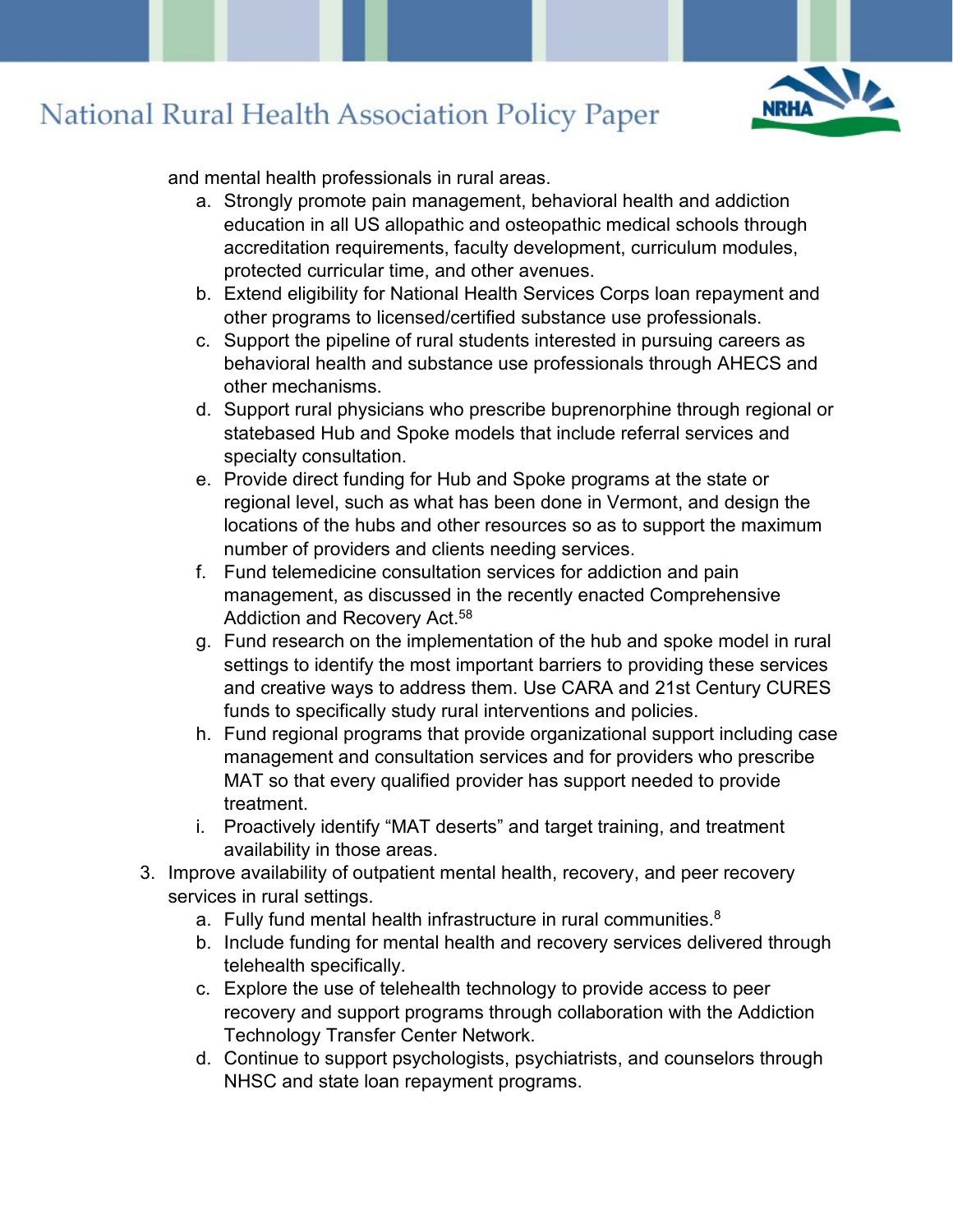

- e. Support and fund community strategies to address the opioid epidemic and community collaborations and partnerships that address the root causes of the opioid epidemic.
- 4. Improve availability of inpatient facilities that treat substance use disorders.
	- a. Eliminate barriers so that MAT may continue during inpatient stays for detoxification of other substances and allow for coordination of outpatient treatment prior to discharge.
	- b. Allow patients to be induced on buprenorphine while in inpatient settings so as to improve continuity between inpatient and outpatient treatment and reduce side effects and treatment dropout.
	- c. Develop specialized treatment programs that allow pregnant women with cross dependence to be maintained on MAT.
- 5. Make Naloxone available to every patient suffering from an opiate use disorder and to concerned friends, loved ones and other bystanders who have been properly trained in its use.
	- a. Make Naloxone availability and training a part of every treatment program for patients with opioid use disorders.
	- b. Encourage providers to prescribe naloxone for every patient with an opioid use disorder or at risk of accidental overdose from standard opioid prescriptions.
	- c. Develop Good Samaritan laws in every state/jurisdiction to support the availability and use of Naloxone in the setting of opioid overdose.
- 6. Provide funding for research on treatment of opioid issues specifically in rural settings to better document what works in these environments and develop innovative solutions to this burgeoning problem. Specifically, research programs in the following realms should be supported:
	- a. Provider supply;
	- b. Treatment availability and its variation depending on geography;
	- c. Outcomes of specific treatment models in rural settings;
	- d. Outcomes of educational models and provider support programs;
	- e. Best practices research;
	- f. Use of registries and prescription monitoring programs to limit misuse and diversion of prescription opioids including buprenorphine and methadone; and
	- g. Policy-based research to evaluate the impact of recovery and treatment services of opioid disorders per dollar spent.

#### **Bibliography**

1. Volkow ND, Frieden TR, Hyde PS, Cha SS. Medication-assisted therapies--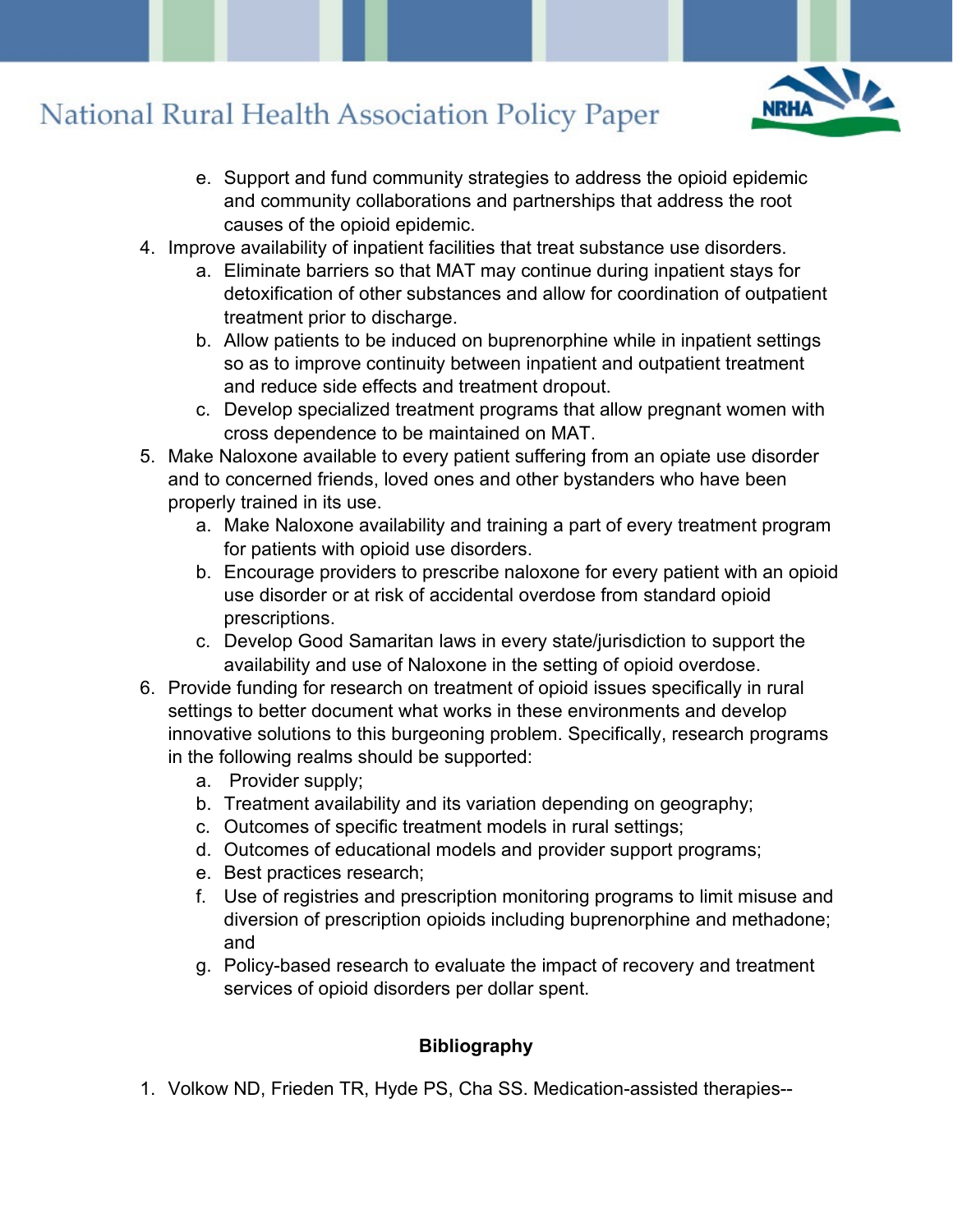

tackling the opioidoverdose epidemic. N Engl J Med. 2014;370(22):2063-2066. doi:10.1056/NEJMp1402780.

- 2. Muhuri PK, Gfroerer JC, Davies MC. Associations of nonmedical pain reliever use and initiation of heroin use in the United States. CBHSQ Data Review. 2013.
- 3. Keyes KM, Cerdá M, Brady JE, Havens JR, Galea S. Understanding the ruralurban differences in nonmedical prescription opioid use and abuse in the United States. Am J Public Health. 2014;104(2):e52-e59. doi:10.2105/AJPH.2013.301709.
- 4. Gonzalez RP, Cummings GR, Phelan HA, Mulekar MS, Rodning CB. Does increased emergency medical services prehospital time affect patient mortality in rural motor vehicle crashes? A statewide analysis. The American Journal of Surgery. 2009;197(1):30-34. doi:10.1016/j.amjsurg.2007.11.018.
- 5. Young AM, Havens JR, Leukefeld CG. Route of administration for illicit prescription opioids: a comparison of rural and urban drug users. Harm Reduct J. 2010;7(1):24. doi:10.1186/1477-7517- 7-24.
- 6. Bart G. Maintenance medication for opiate addiction: the foundation of recovery. J Addict Dis. 2012;31(3):207-225. doi:10.1080/10550887.2012.694598.
- 7. Lankenau SE, Teti M, Silva K, Bloom JJ, Harocopos A, Treese M. Patterns of prescription drug misuse among young injection drug users. J Urban Health. 2012;89(6):1004-1016. doi:10.1007/s11524-012-9691-9.
- 8. Schuckit MA. Treatment of Opioid-Use Disorders. Longo DL, ed. http://dxdoiorgucsfidmoclcorg/101056/NEJMra1604339. 2016;375(4):357-368. doi:10.1056/NEJMra1604339.
- 9. Thomas CP, Fullerton CA, Kim M, et al. Medication-assisted treatment with buprenorphine: assessing the evidence. Psychiatr Serv. 2014;65(2):158-170. doi:10.1176/appi.ps.201300256.
- 10.Rosenblatt RA, Andrilla CHA, Catlin M, Larson EH. Geographic and specialty distribution of US physicians trained to treat opioid use disorder. The Annals of Family Medicine. 2015;13(1):23-26. doi:10.1370/afm.1735.
- 11.Leonardson J, Gale JA. Distribution of Substance Abuse Treatment Facilities Across the Rural – Urban Continuum. 2016.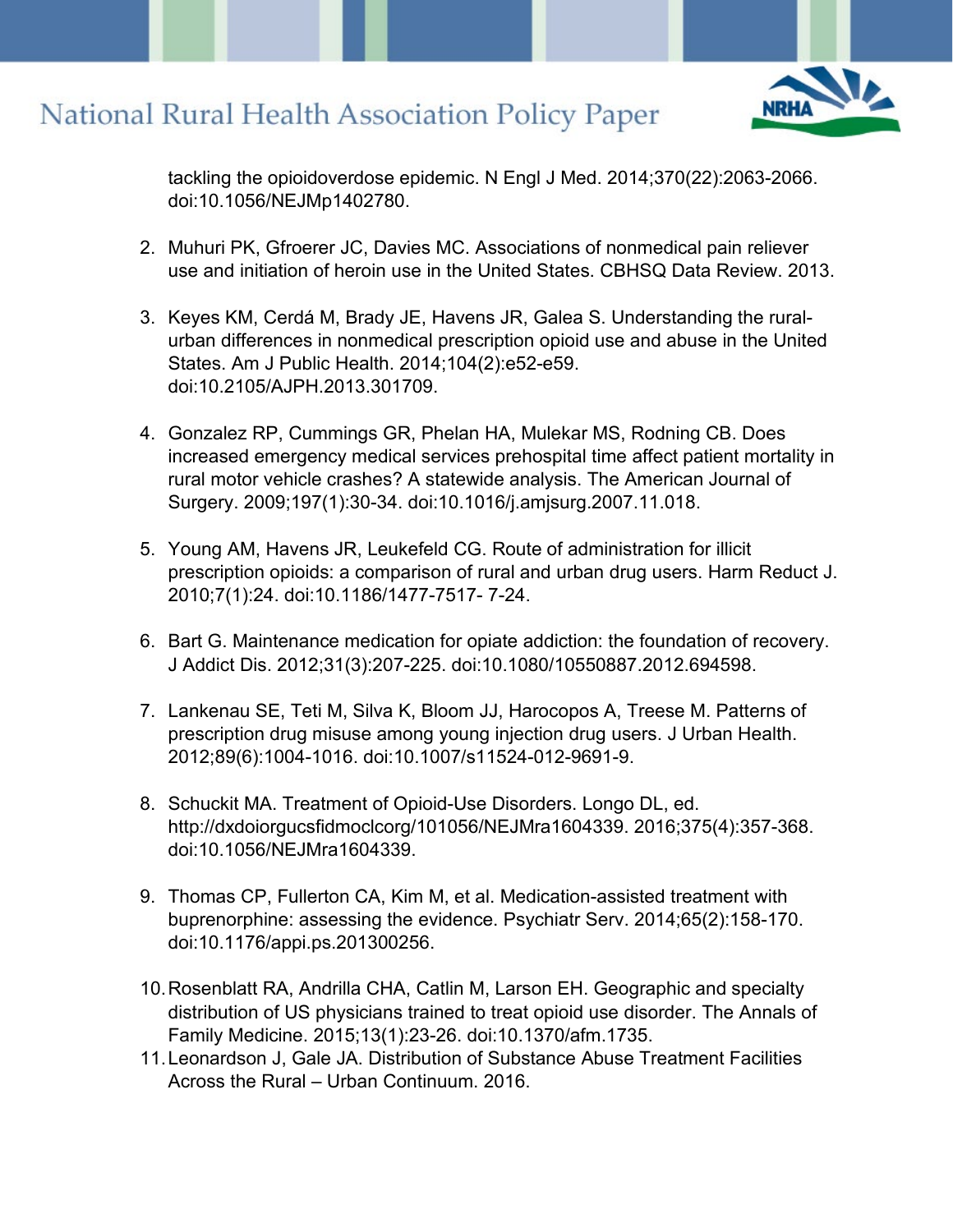

https://muskie.usm.maine.edu/Publications/rural/pb35bSubstAbuseTreatmentFac ilities.pdf.

- 12.Schwartz RP, Gryczynski J, O'Grady KE, et al. Opioid agonist treatments and heroin overdose deaths in Baltimore, Maryland, 1995-2009. Am J Public Health. 2013;103(5):917-922. doi:10.2105/AJPH.2012.301049.
- 13.Kakko J, Svanborg KD, Kreek MJ, Heilig M. 1-year retention and social function after buprenorphine-assisted relapse prevention treatment for heroin dependence in Sweden: a 10 randomised, placebo-controlled trial. Lancet. 2003;361(9358):662-668. doi:10.1016/S0140- 6736(03)12600-1.
- 14.Mezei L, Murinson BB, Johns Hopkins Pain Curriculum Development Team. Pain education in North American medical schools. J Pain. 2011;12(12):1199-1208. doi:10.1016/j.jpain.2011.06.006.
- 15.Firth S. Medical Schools Boost Pain Management Education. medpagetoday.com. http://www.medpagetoday.com/publichealthpolicy/medicaleducation/56025. Published February 4, 2016. Accessed November 10, 2016.
- 16.Wingrove P, Park B, Bazemore A. Rural Opioid Use Disorder Treatment Depends on Family Physicians. 2016.
- 17.Donohue JM. Most Rural US Counties Lack Access to Opioid Abuse Therapy. hsnewsbeat.uw.edu. http://hsnewsbeat.uw.edu/story/most-rural-us-counties-lackaccess-opioidabuse-therapy. Published 2015. Accessed November 23, 2016.
- 18.Corso C, Townley C. Intervention, treatment, and prevention strategies to address opioid use disorders in rural areas. http://nashp.org/wpcontent/uploads/2016/09/Rural-Opioid-Primer.pdf. Published September 2016. Accessed November 23, 2016.
- 19.Quest TL, Merrill JO, Roll J, Saxon AJ, Rosenblatt RA. Buprenorphine therapy for opioid addiction in rural Washington: the experience of the early adopters. Journal of opioid management. 2012;8(1):29-38.
- 20.Senate Opioid Treatment Gap Report. https://www.finance.senate.gov/imo/media/doc/101116%20Opioid%20Treatment %20Gap%20Re port%20Final.pdf. Accessed November 23, 2016.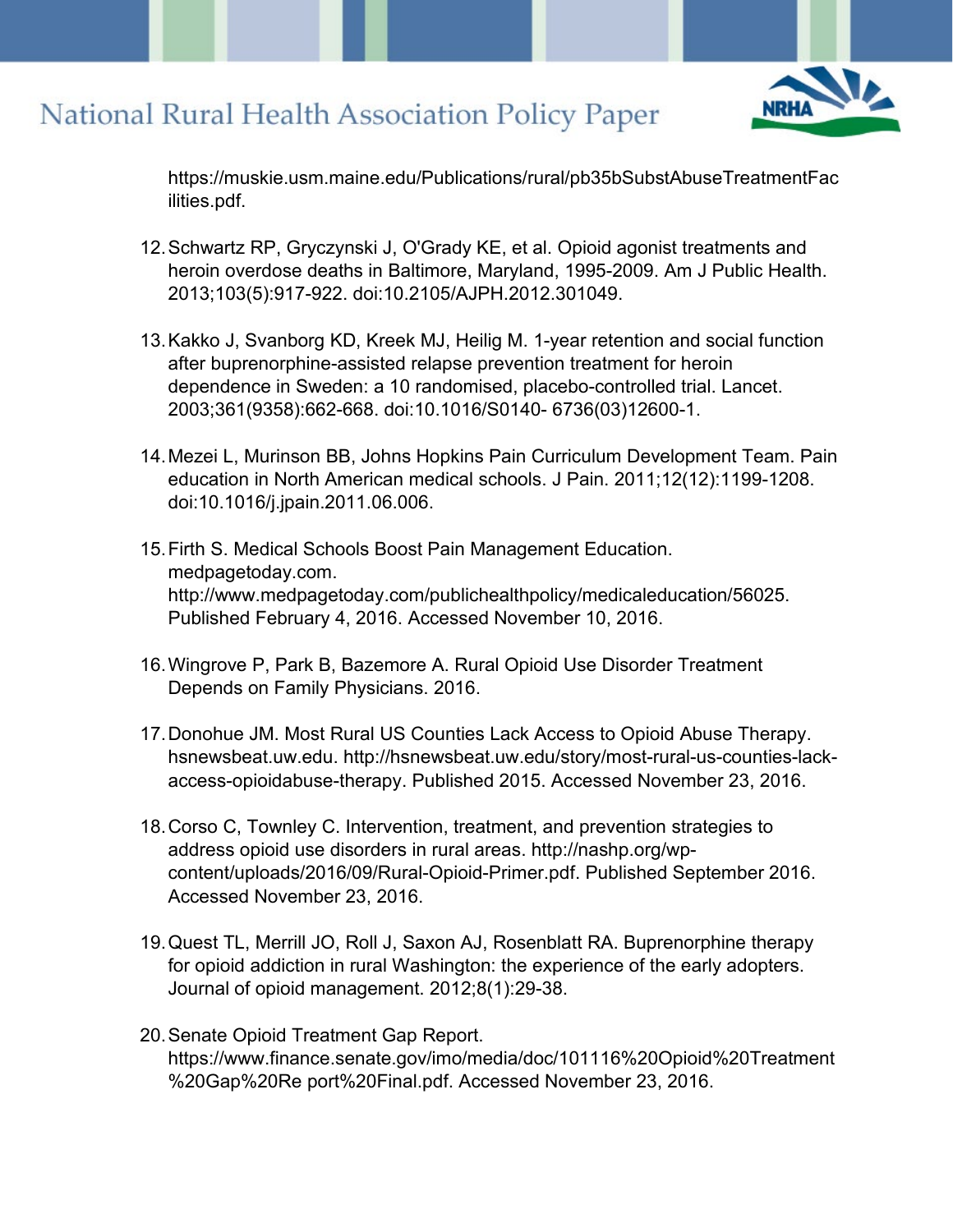

- 21.Waiting Lists Grow for Medicine to Fight Opioid Addiction. http://www.pewtrusts.org/en/research-andanalysis/blogs/stateline/2016/02/11/waiting-lists-growfor-medicine-to-fight-opioidaddiction. Accessed November 23, 2016.
- 22.National Institute on Alcohol Abuse, Alcoholism. Rates of nonmedical prescription opioid use and opioid use disorder double in 10 years. https://www.niaaa.nih.gov/news-events/newsreleases/rates-nonmedicalprescription-opioid-use-and-opioid-use-disorder-double-10. Published 2016. Accessed November 23, 2016.
- 23.Saloner B, Karthikeyan S. Changes in substance abuse treatment use among individuals with opioid use disorders in the United States, 2004-2013. JAMA. 2015.
- 24.Rinaldo SG, Rinaldo DW. Availability Without Accessibility? State Medicaid Coverage and Authorization Requirements for Opioid Dependence Medications. 2013. http://www.asam.org/docs/default-source/advocacy/aaam\_implications-foropioid-addictiontreatment\_final.
- 25.Mohlman MK, Tanzman B, Finison K, Pinette M, Jones C. Impact of Medication-Assisted Treatment for Opioid Addiction on Medicaid Expenditures and Health Services Utilization Rates in Vermont. Journal of Substance Abuse Treatment. 2016;67:9-14. doi:10.1016/j.jsat.2016.05.002.
- 26.Supply and Distribution of the Behavioral Health Workforce in Rural America. https://depts.washington.edu/fammed/rhrc/publications/supply-and-distributionof-the-behavioralhealth-workforce-in-rural-america/.
- 27.Unpublished WWAMI RHRC Data.
- 28.Veilleux JC, Colvin PJ, Anderson J, York C, Heinz AJ. A review of opioid dependence treatment: Pharmacological and psychosocial interventions to treat opioid addiction. Clinical Psychology Review. 2010;30(2):155-166. doi:10.1016/j.cpr.2009.10.006.
- 29.Sigmon SC. Access to treatment for opioid dependence in rural America: challenges and future directions. JAMA Psychiatry. 2014;71(4):359-360. doi:10.1001/jamapsychiatry.2013.4450.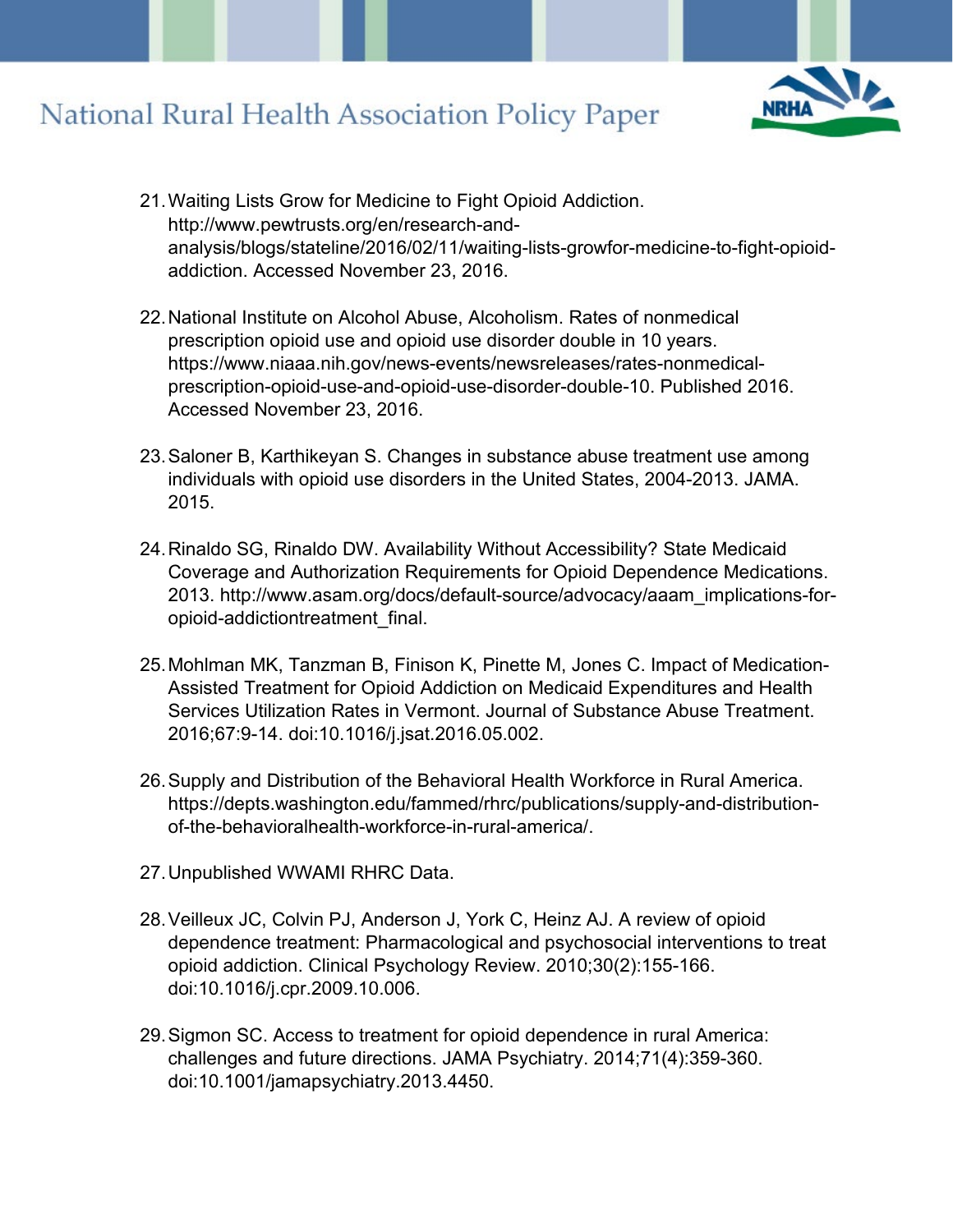

- 30.Peles E, Schreiber S, Adelson M. Opiate-Dependent Patients on a Waiting List for Methadone Maintenance Treatment Are at High Risk for Mortality Until Treatment Entry. J Addict Med. 2013;7(3):177-182. doi:10.1097/ADM.0b013e318287cfc9.
- 31.Sigmon SC. Access to Treatment for Opioid Dependence in Rural America: Challenges and Future Directions. JAMA Psychiatry. 2014;71(4):359-360. doi:10.1001/jamapsychiatry.2013.4450
- 32.Kvamme E, Catlin M, Banta-Green C, Roll J, Rosenblatt R. Who prescribes buprenorphine for rural patients? The impact of specialty, location and practice type in Washington State. Journal of Substance Abuse Treatment. 2013;44(3):355-360. doi:10.1016/j.jsat.2012.07.006.
- 33.Dugosh K, Abraham A, Seymour B, McLoyd K, Chalk M, Festinger D. A Systematic Review on the Use of Psychosocial Interventions in Conjunction With Medications for the Treatment of Opioid Addiction. J Addict Med. 2016;10(2):93- 103. doi:10.1097/ADM.0000000000000193.
- 34.Schwartz RP. When Added to Opioid Agonist Treatment, Psychosocial Interventions do not Further Reduce the Use of Illicit Opioids: A Comment on Dugosh et al. J Addict Med. 2016;10(4):283-285. doi:10.1097/ADM.0000000000000236.
- 35.Mattick RP, Breen C, Kimber J, Davoli M. Buprenorphine maintenance versus placebo or methadone maintenance for opioid dependence. Mattick RP, ed. Cochrane Database Syst Rev. 2014;(2):CD002207. doi:10.1002/14651858.CD002207.pub4.
- 36.Paone D, Tuazon E, Stajic M, et al. Buprenorphine infrequently found in fatal overdose in New York City. Drug and Alcohol Dependence. 2015;155:298-301. doi:10.1016/j.drugalcdep.2015.08.007.
- 37.Khanna IK, Pillarisetti S. Buprenorphine an attractive opioid with underutilized potential in treatment of chronic pain. J Pain Res. 2015;8:859-870. doi:10.2147/JPR.S85951.
- 38.Caviness CM, Anderson BJ, de Dios MA, Kurth M, Stein M. Prescription medication exchange patterns among methadone maintenance patients. Drug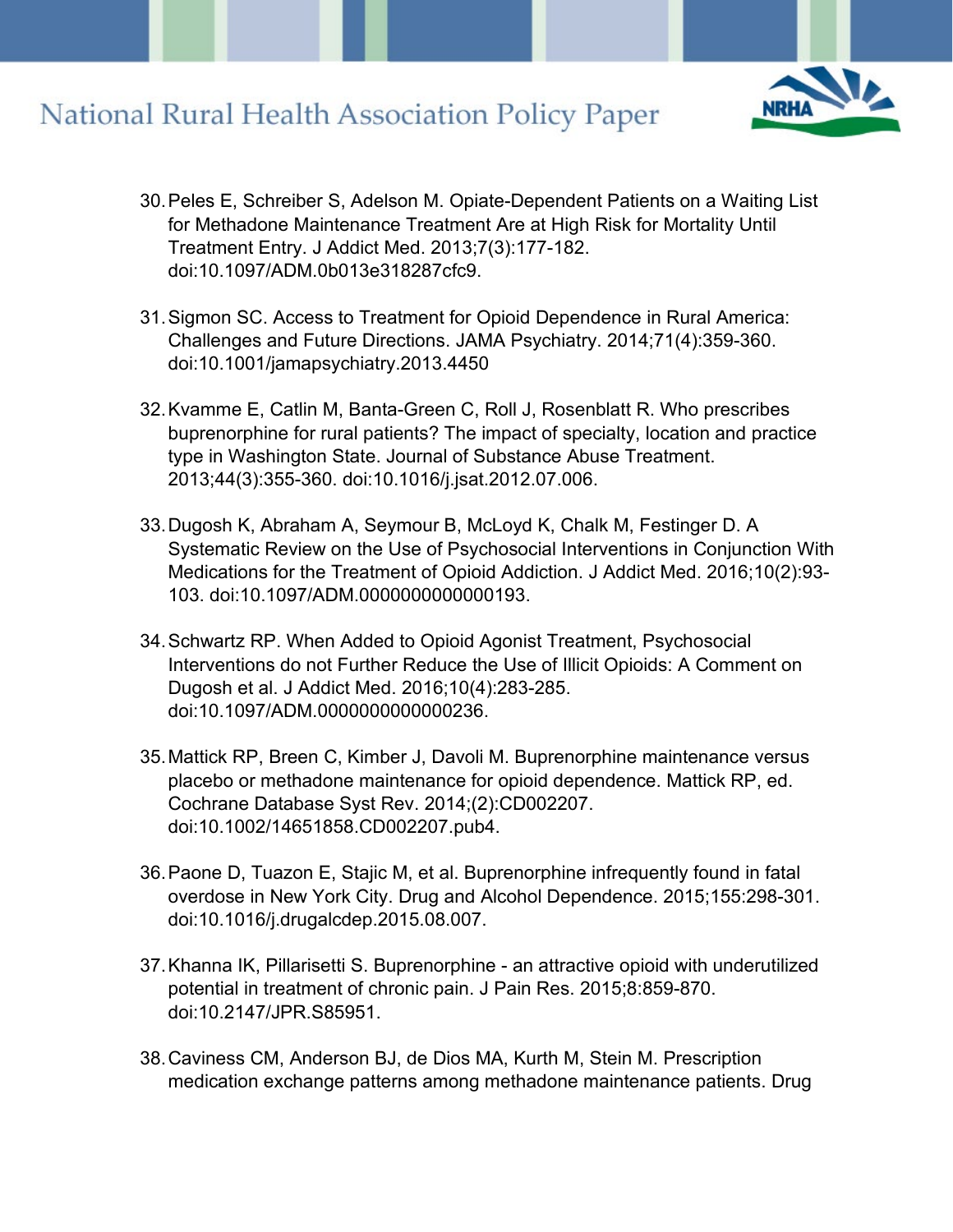

and Alcohol Dependence. 2013;127(1- 3):232-238. doi:10.1016/j.drugalcdep.2012.07.007.

- 39.Larance B, Mattick R, Ali R, et al. Diversion and injection of buprenorphine– naloxone film two years post‐introduction in Australia. Wilkinson C, Livingston M, eds. Drug and Alcohol Review. 2016;35(1):83-91. doi:10.1111/dar.12344.
- 40.Cicero TJ, Ellis MS, Surratt HL, Kurtz SP. Factors contributing to the rise of buprenorphine misuse: 2008-2013. Drug and Alcohol Dependence. 2014;142:98- 104. doi:10.1016/j.drugalcdep.2014.06.005.
- 41.Peddicord AN, Bush C, Cruze C. A Comparison of Suboxone and Methadone in the Treatment of Opiate Addiction. Journal of Addiction Research & Therapy. 2015;06(04). doi:10.4172/2155- 6105.1000248.
- 42.D'Onofrio G, O'Connor PG, Pantalon MV, et al. Emergency department-initiated buprenorphine/naloxone treatment for opioid dependence: a randomized clinical trial. JAMA. 2015;313(16):1636-1644. doi:10.1001/jama.2015.3474.
- 43.Weiss RD, Potter JS, Griffin ML, et al. Long-term outcomes from the National Drug Abuse Treatment Clinical Trials Network Prescription Opioid Addiction Treatment Study. Drug and Alcohol Dependence. 2015;150:112-119. doi:10.1016/j.drugalcdep.2015.02.030.
- 44.Kakko J, Svanborg KD, Kreek MJ, Heilig M. 1-year retention and social function after buprenorphine-assisted relapse prevention treatment for heroin dependence in Sweden: a randomised, placebo-controlled trial. The Lancet. 2003;361(9358):662-668. doi:10.1016/S0140- 6736(03)12600-1.
- 45.Michelle R Lofwall SLW. A Review of Buprenorphine Diversion and Misuse: The Current Evidence Base and Experiences from Around the World. J Addict Med. 2014;8(5):315-326. doi:10.1097/ADM.0000000000000045.
- 46.Garcia Portilla MP, Bobes Bascaran MT, Bascaran MT, Saiz PA, Bobes J. Long term outcomes of pharmacological treatments for opioid dependence: does methadone still lead the pack? British Journal of Clinical Pharmacology. 2014;77(2):272-284. doi:10.1111/bcp.12031.
- 47.Fullerton CA, Kim M, Thomas CP, et al. Medication-Assisted Treatment With Methadone: Assessing the Evidence. Psychiatric Services. 2014;65(2):146-157.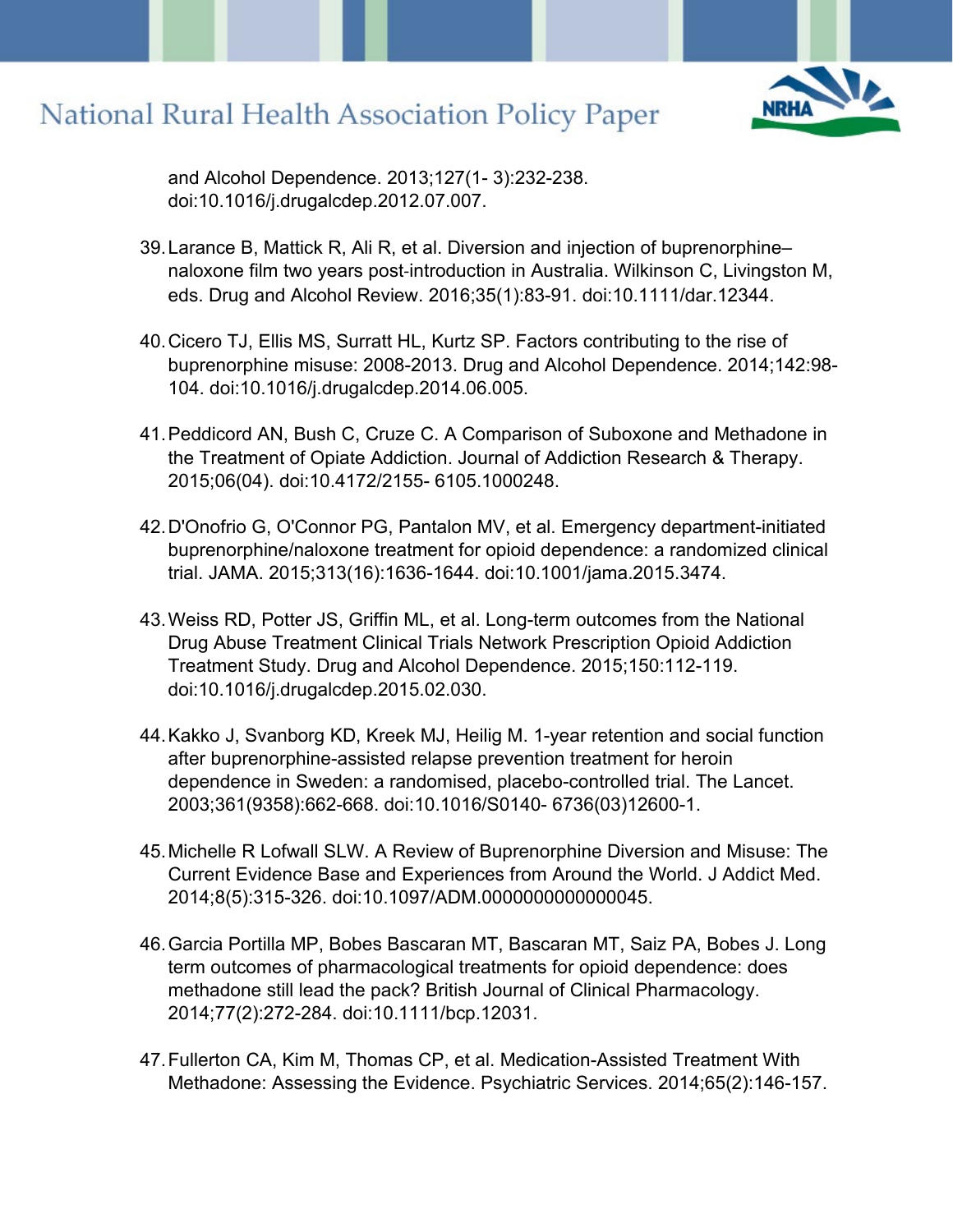

doi:10.1176/appi.ps.201300235.

- 48.Strain EC, Stitzer ML, Liebson IA, Bigelow GE. Dose-Response Effects of Methadone in the Treatment of Opioid Dependence. Ann Intern Med. 1993;119(1):23-27. doi:10.7326/0003-4819- 119-1-199307010-00004.
- 49.Batki SL, Gruber VA, Bradley JM, Bradley M, Delucchi K. A controlled trial of methadone treatment combined with directly observed isoniazid for tuberculosis prevention in injection drug users. Drug and Alcohol Dependence. 2002;66(3):283-293. doi:10.1016/S0376-8716(01)00208-3.
- 50.Kleber HD. Pharmacologic treatments for opioid dependence: detoxification and maintenance options. Dialogues in clinical neuroscience. 2007.
- 51.Simpatico TA. Vermont responds to its opioid crisis. Prev Med. 2015;80:10-11. doi:10.1016/j.ypmed.2015.04.002.
- 52.Albert S, Brason FW II, Sanford CK, Dasgupta N, Graham J, Lovette B. Project Lazarus: Community‐Based Overdose Prevention in Rural North Carolina. Pain Medicine. 2011;12(s2):S77-S85. doi:10.1111/j.1526-4637.2011.01128.x.
- 53.Henderson T, Markowitz M, Petchers A, Rocque B. Addressing the Opioid Crisis in Vermont: Lessons Learned From Primary Care Physicians. 2016.
- 54.Carrick RT. Introducing Opiate Addicts to the Hub and Spoke Treatment System in Vermont. 2016.
- 55.Komaromy M, Duhigg D, Metcalf A, et al. Project ECHO (Extension for Community Healthcare Outcomes): A new model for educating primary care providers about treatment of substance use disorders. Subst Abus. 2016;37(1):20-24. doi:10.1080/08897077.2015.1129388.
- 56.Hutchinson E, Catlin M, Andrilla CHA, Baldwin L-M, Rosenblatt RA. Barriers to primary care physicians prescribing buprenorphine. The Annals of Family Medicine. 2014;12(2):128-133. doi:10.1370/afm.1595.
- 57.McCarty D, Rieckmann T, Green C, Gallon S, Knudsen J. Training rural practitioners to use buprenorphine. Journal of Substance Abuse Treatment. 2004;26(3):203-208. doi:10.1016/S0740- 5472(03)00247-2.